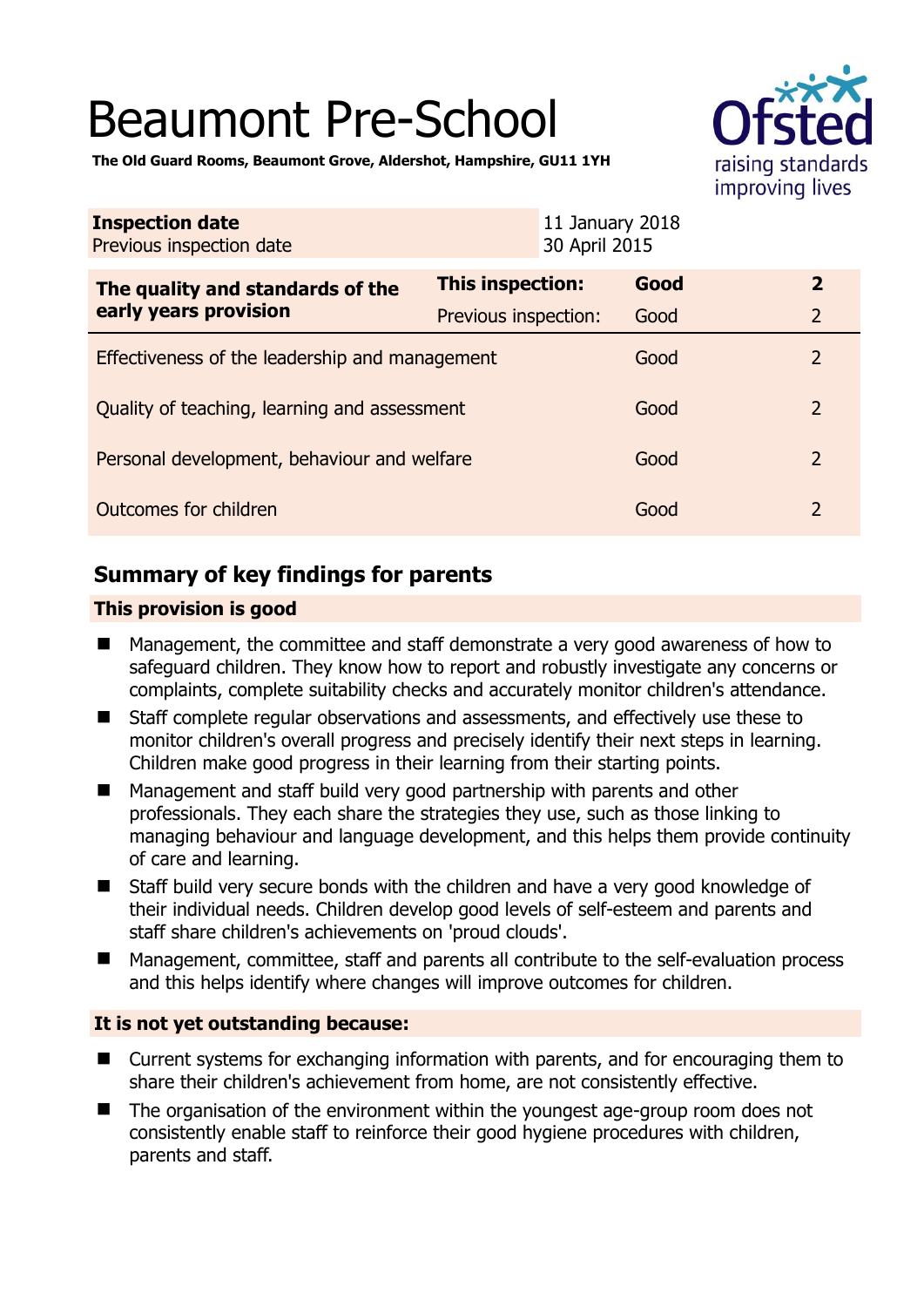## **What the setting needs to do to improve further**

#### **To further improve the quality of the early years provision the provider should:**

- explore further ways to share information with parents and to encourage them all to share details of their children's learning at home
- review the organisation of the youngest age-group room to help consistently reinforce good hygiene procedures.

#### **Inspection activities**

- The inspector observed the staff and their interaction with the children.
- $\blacksquare$  The inspector discussed the learning that was taking place with the staff.
- The inspector took account of the views of parents and children.
- The inspector spoke with the staff about their understanding of safeguarding and first aid.
- The inspector looked at some documentation, including the setting's policies, procedures and children's records.

#### **Inspector**  Anne Nicholson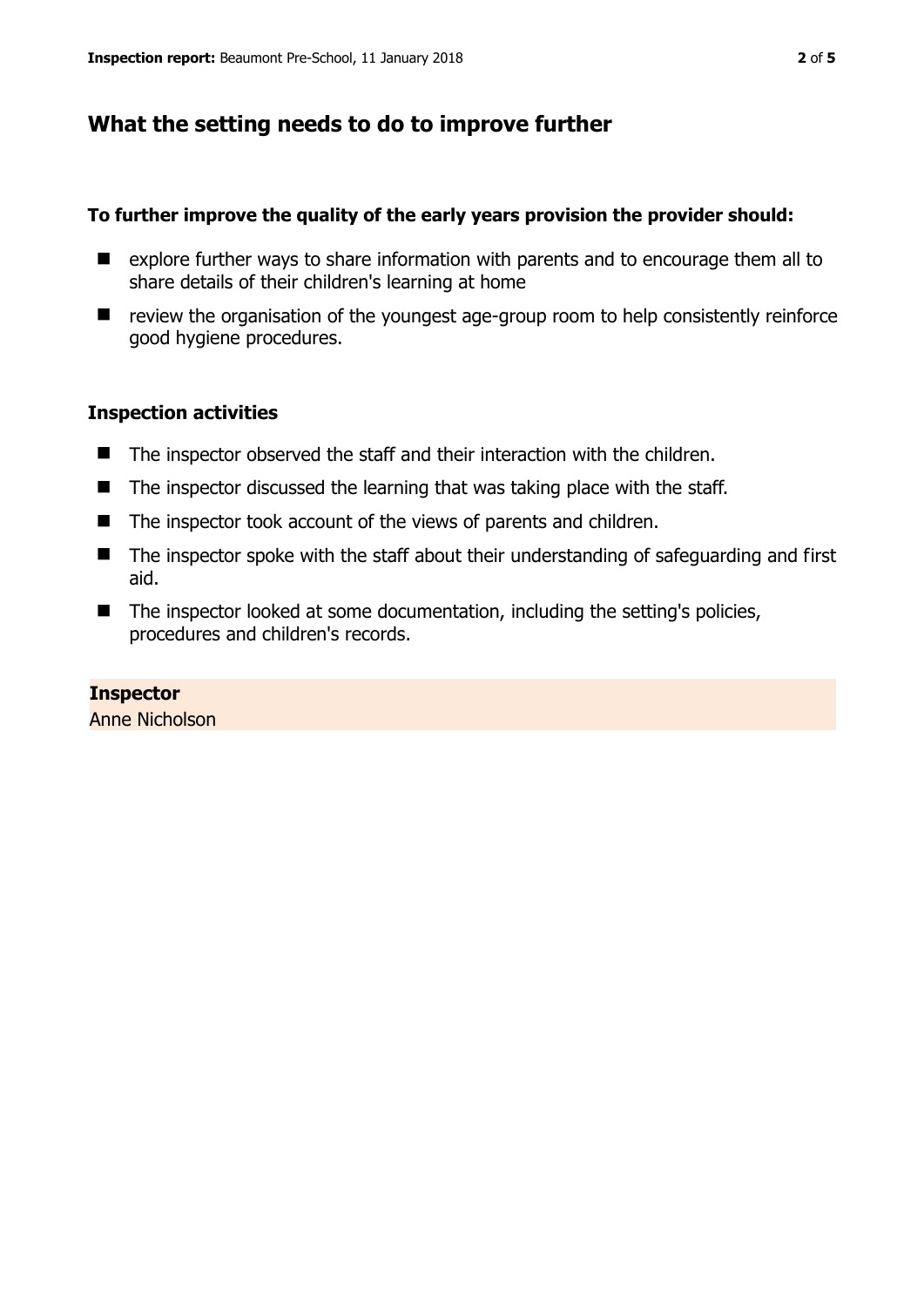## **Inspection findings**

#### **Effectiveness of the leadership and management is good**

Safeguarding is effective. Management regularly assess staff's ongoing suitability. Staff have a secure understanding of child protection, and the importance of referring concerns about each other and protecting children, such as from extremist views. They maintain accurate records, such as of accidents and injuries, and management monitors these to identify any patterns that may cause concern. Staff-to-child ratios are high and this helps staff effectively supervise children and meet their needs. Management and staff identify how to best use funding, such as purchasing a climbing frame and inviting professionals in to develop children's physical skills. Staff make good use of professional development and share what they learn with each other. For example, staff use what they learned at training to critically analyse the effectiveness of their room session.

#### **Quality of teaching, learning and assessment is good**

Staff provide a wide range of resources and equipment that inspires children to initiate and develop their own play. Staff are extremely effective at adapting their teaching to build on children's learning. For example, older children role play being firefighters and staff encourage them to represent fire by spreading ripped up orange paper on the floor. Children use cardboard tubes as firehoses to put out the fire and staff build their counting and language skills as they discuss this. Younger children talk with staff about the green colour they paint on their hands. They then predict what colour the water will turn when they wash this paint off. Children enjoy exploring different materials, such as water and sand, and freely do this. Staff take every opportunity to build on children's learning, such as encouraging them to jump and count the splashes they make in the bubbly water. Staff record children's achievements online and parents can access these records any time to see what their children have done and their developmental progress.

#### **Personal development, behaviour and welfare are good**

Staff develop children's awareness of healthy lifestyles and healthy eating, and children enjoy outside play daily. Children develop good independence skills. Staff patiently encourage children to 'have a go', such as putting on their clothes and opening their lunchboxes. Staff help children move smoothly between rooms and provide them with opportunities to spend time in their new room beforehand. Staff provide consistent, calm instructions to children about what is expected of them. Children generally behave well and learn how to keep themselves safe. Staff are attentive at meeting children's changing needs, such as supporting toilet training and helping raise awareness of new babies. Children learn to respect each other and develop an awareness of the wider world.

#### **Outcomes for children are good**

Children show a clear motivation to learn and happily play with their friends. They confidently share their ideas and staff value these. Children enjoy being creative, for example, younger children share their interest in making marks using water and paint. Children communicate confidently, count and enjoy looking at books. They are developing the skills they need to prepare them for their future learning, such as school.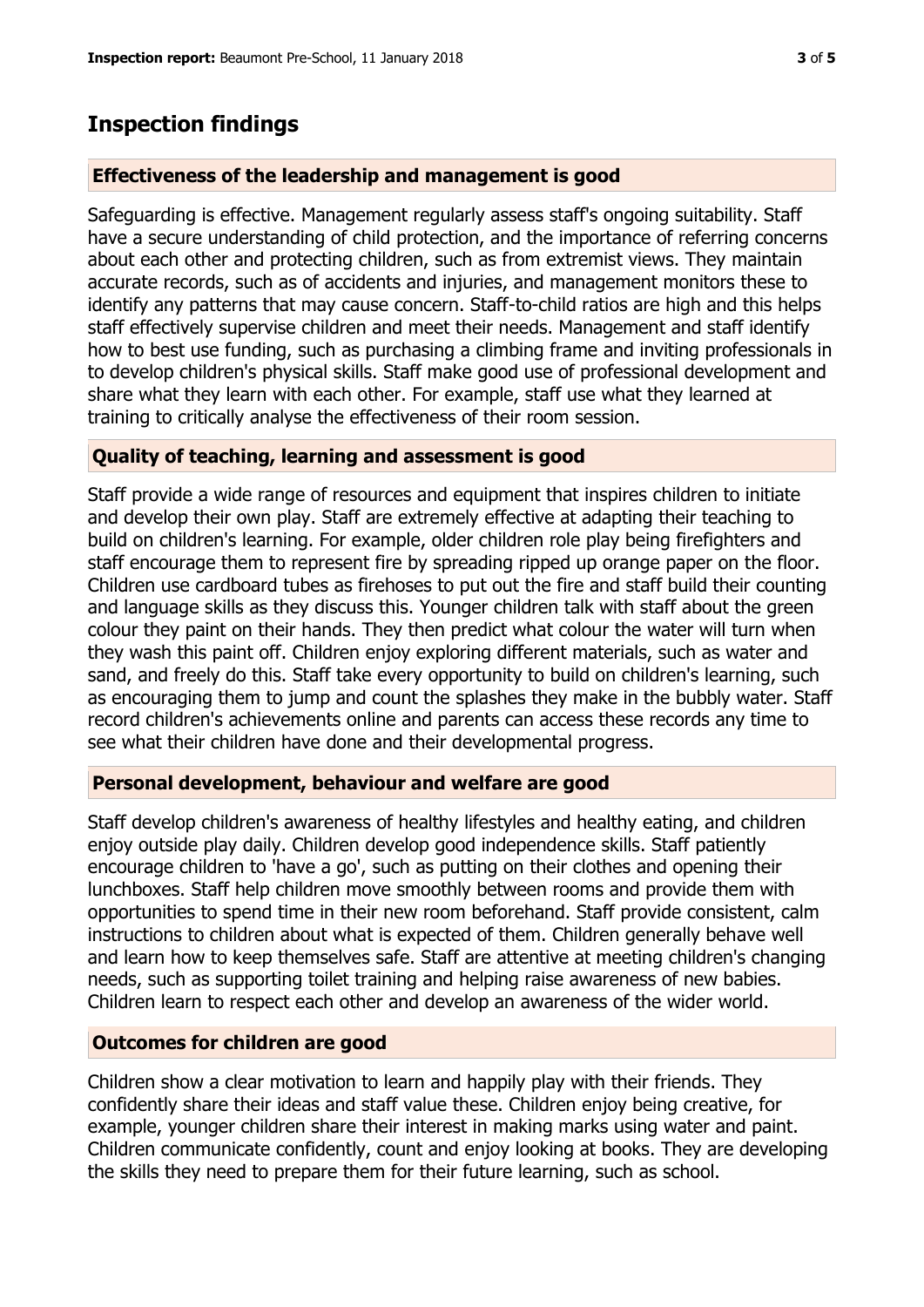## **Setting details**

| Unique reference number                             | 109947                                                                               |  |
|-----------------------------------------------------|--------------------------------------------------------------------------------------|--|
| <b>Local authority</b>                              | Hampshire                                                                            |  |
| <b>Inspection number</b>                            | 1089055                                                                              |  |
| <b>Type of provision</b>                            | Full-time provision                                                                  |  |
| Day care type                                       | Childcare - Non-Domestic                                                             |  |
| <b>Registers</b>                                    | Early Years Register, Compulsory Childcare<br>Register, Voluntary Childcare Register |  |
| <b>Age range of children</b>                        | $0 - 4$                                                                              |  |
| <b>Total number of places</b>                       | 44                                                                                   |  |
| Number of children on roll                          | 60                                                                                   |  |
| Name of registered person                           | Beaumont Community Preschool & Childcare<br><b>Groups Committee</b>                  |  |
| <b>Registered person unique</b><br>reference number | RP517932                                                                             |  |
| Date of previous inspection                         | 30 April 2015                                                                        |  |
| <b>Telephone number</b>                             | 01252 328375                                                                         |  |

Beaumont Pre-School registered in 1988 and is a committee-based setting. It operates in the Old Guard Rooms in Aldershot, Hampshire. It is open during school term times only, on Monday to Friday from 9am until 3.15pm. A variety of sessions is available. The provision receives funding for the provision of free early education for children aged two, three and four years. There is a staff team of 14 people, 11 of whom hold relevant qualifications. Two staff hold qualifications at level 6, seven at level 3 and two at level 2. There is also an office manager.

This inspection was carried out by Ofsted under sections 49 and 50 of the Childcare Act 2006 on the quality and standards of provision that is registered on the Early Years Register. The registered person must ensure that this provision complies with the statutory framework for children's learning, development and care, known as the early years foundation stage.

Any complaints about the inspection or the report should be made following the procedures set out in the guidance 'Complaints procedure: raising concerns and making complaints about Ofsted', which is available from Ofsted's website: www.gov.uk/government/organisations/ofsted. If you would like Ofsted to send you a copy of the guidance, please telephone 0300 123 4234, or email enquiries@ofsted.gov.uk.